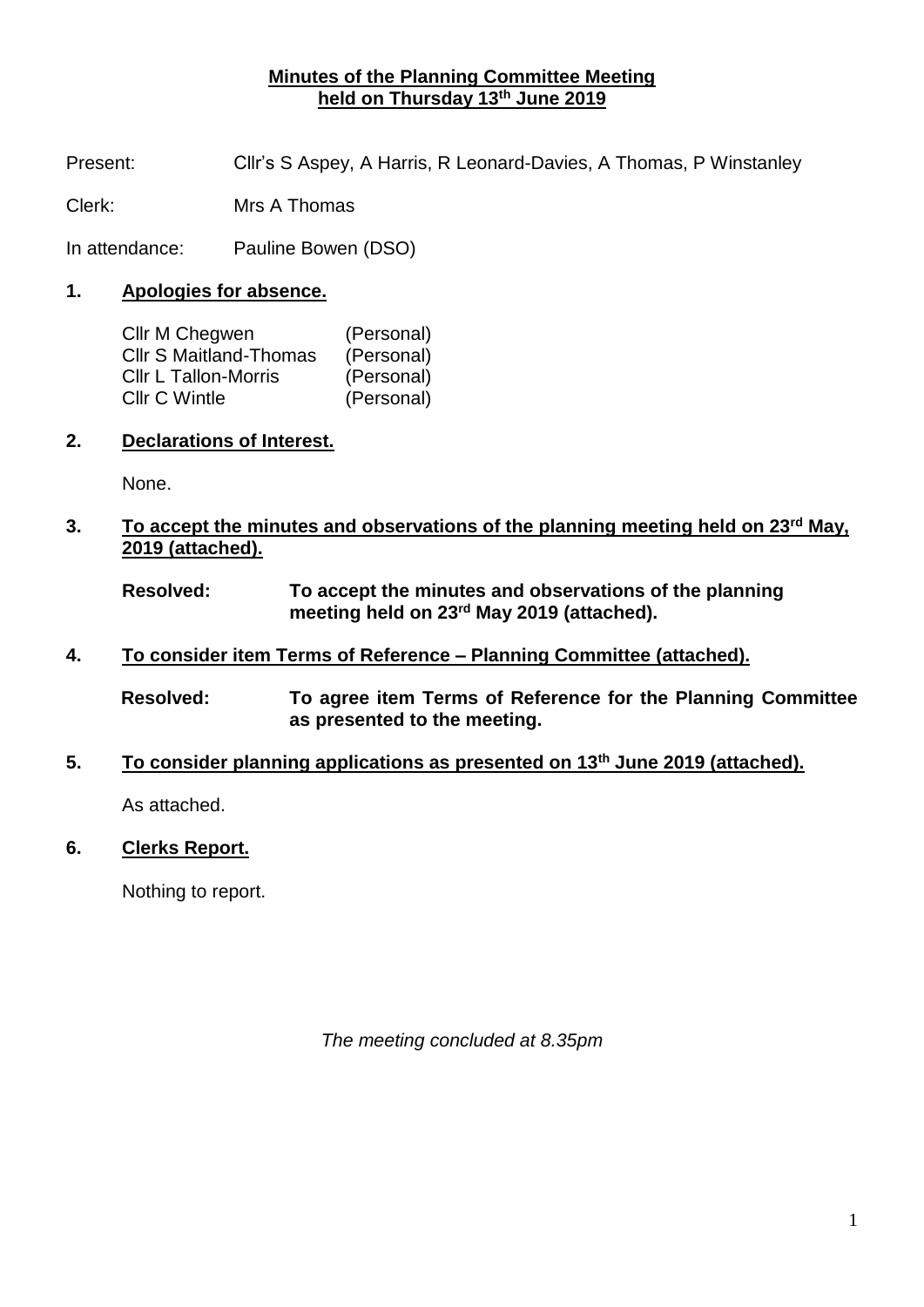## Porthcawl Town Council



## PLANNING APPLICATIONS FOR CONSIDERATION BY THE PLANNING COMMITTEE 13th June 2019

| <b>APPLICATION</b>                                                                                                                                                                                                                                                                                                                       | <b>COMMENTS</b>                                                                                                                                                                                                                                                                                                                                                                                                                                                                                                                                                                                           |
|------------------------------------------------------------------------------------------------------------------------------------------------------------------------------------------------------------------------------------------------------------------------------------------------------------------------------------------|-----------------------------------------------------------------------------------------------------------------------------------------------------------------------------------------------------------------------------------------------------------------------------------------------------------------------------------------------------------------------------------------------------------------------------------------------------------------------------------------------------------------------------------------------------------------------------------------------------------|
| P/19/347/FUL                                                                                                                                                                                                                                                                                                                             |                                                                                                                                                                                                                                                                                                                                                                                                                                                                                                                                                                                                           |
| Mr S Lawton<br>86 Beach Road<br>Porthcawl<br>Proposed two storey rear extension, replacement front bay<br>and new porch with balcony, conversion of garage to<br>annexe - (Alterations to approval P/17/743/FUL).<br>P/19/351/FUL<br>Mr G Jenkins<br>27 Danygraig Avenue<br>Porthcawl                                                    | <b>No Objection</b><br><b>No Objection</b>                                                                                                                                                                                                                                                                                                                                                                                                                                                                                                                                                                |
| Detached garage to side of dwelling with new crossover.                                                                                                                                                                                                                                                                                  |                                                                                                                                                                                                                                                                                                                                                                                                                                                                                                                                                                                                           |
| P/19/352/RES<br>Spring Design<br><b>St Clare's Convent</b><br>Clevis Lane<br>Porthcawl<br>Reserved matters for the approval of access, appearance,<br>landscaping, layout and scale for the development of 11<br>detached new build dwellings, conversion of existing<br>prayer centre building to one dwelling and associated<br>works. | Strongly object on the following:<br>$\rightarrow$ Access and egress.<br>→ Narrowness of lane and partial one<br>way system.<br>$\rightarrow$ Prayer centre is located in<br><b>Conservation Area.</b> (Solid reasons<br>required to demolish Prayer Centre).<br>$\rightarrow$ Concerns regarding the number of<br>temporary lorry/vehicle movements<br>(possible increase in number of accidents<br>between vehicle(s) and members of the<br>public (children)).<br>$\rightarrow$ Over development of site.<br>$\rightarrow$ Further clarity required of boundary<br>- houses overlooking Church Street. |
| P/19/368/RLX<br>Mr G Cull<br><b>Former Portway Surgery</b><br>1 The Portway<br>Porthcawl<br>Vary condition 4 of P/19/116/FUL to extend the closing<br>time from 17:00 to: Funeral Director and Office until<br>18:00, pizza takeaway until 01:00.                                                                                        | Strongly object on the following:<br>$\rightarrow$ Proposed opening hours are in excess<br>of existing establishments.<br>Increased vehicles at Pizza takeaway<br>and residential areas (Hillsboro Place and<br>John Street). Impact on neighbours.                                                                                                                                                                                                                                                                                                                                                       |